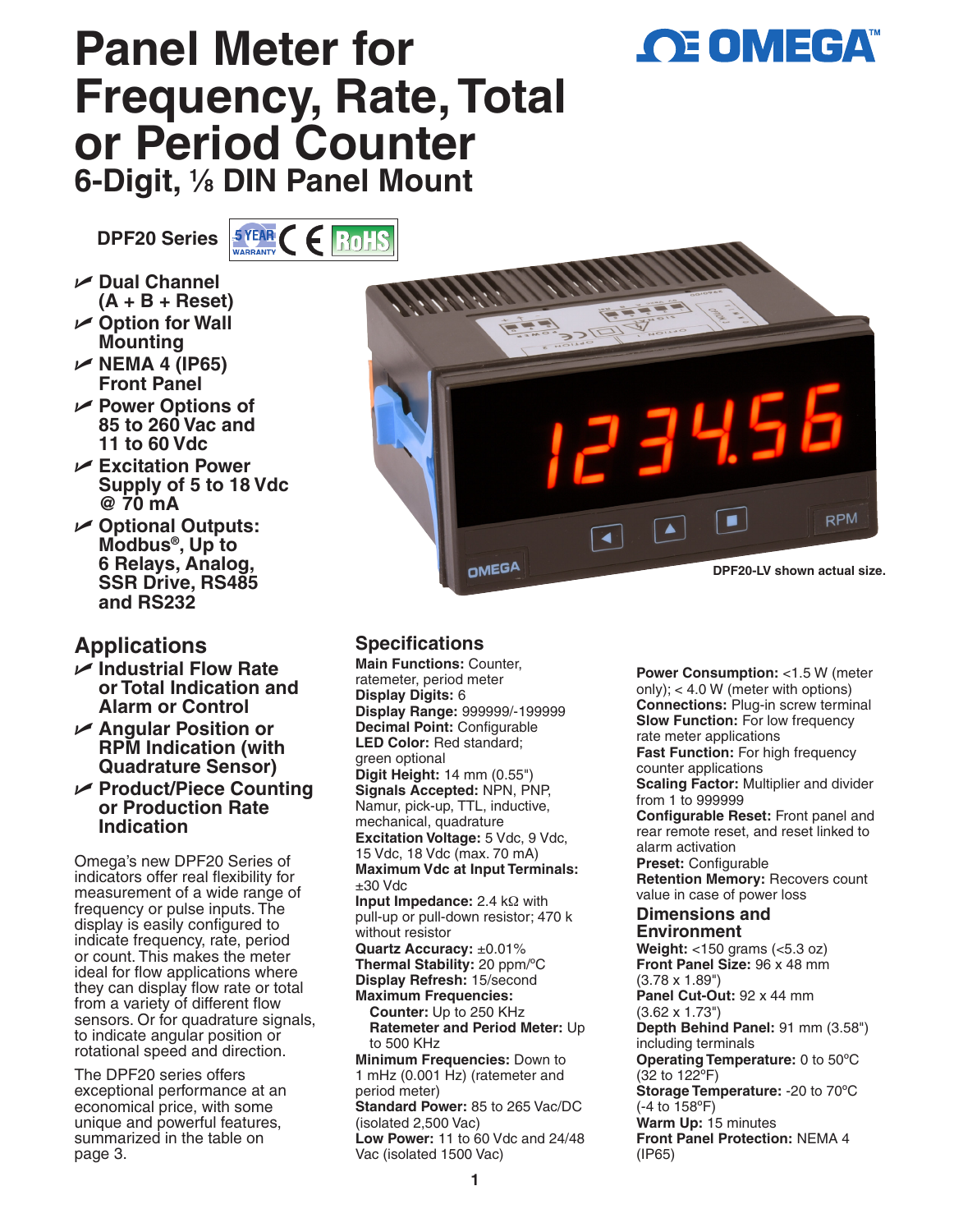#### **Output and Communications Options (Up to 3 slots, field installable)**



| <b>Option</b>          | R1                                                                               | <b>T1</b>                                                                                             | <b>SSR</b>                                                                            | A <sub>0</sub>                                                                                                                                                                                                                                                                                                                                                    | <b>RTU</b>                                                                                                                                                                                                                                            |
|------------------------|----------------------------------------------------------------------------------|-------------------------------------------------------------------------------------------------------|---------------------------------------------------------------------------------------|-------------------------------------------------------------------------------------------------------------------------------------------------------------------------------------------------------------------------------------------------------------------------------------------------------------------------------------------------------------------|-------------------------------------------------------------------------------------------------------------------------------------------------------------------------------------------------------------------------------------------------------|
| <b>Main Function</b>   | <b>Relay Output</b>                                                              | <b>Transistor Output</b>                                                                              | <b>SSR Control</b><br>Output                                                          | Analog Output                                                                                                                                                                                                                                                                                                                                                     | Modbus Rtu                                                                                                                                                                                                                                            |
| <b>Characteristics</b> | 3 terminals (NC,<br>NO, common)<br>250 Vac, max. 8A                              | Open Collector                                                                                        | Output to control<br>SSR relay with<br>DC signal I/P                                  | Output 4 to 20 mA<br>active or passive.<br>$0$ to $10$ Vdc                                                                                                                                                                                                                                                                                                        | Function 4 Read_<br>Input_Registers                                                                                                                                                                                                                   |
| <b>Isolation</b>       | 3500 Vac                                                                         | 3500 Vdc<br>opto-isolated                                                                             |                                                                                       | 1000 Vdc                                                                                                                                                                                                                                                                                                                                                          |                                                                                                                                                                                                                                                       |
| <b>Specification</b>   | Max. current: 8 A<br>(resistive load).<br>Max. Voltage:<br>250 Vac<br>continuous | Type of output:<br>Transistor.<br>Max voltage:<br>35 Vdc.<br>Max. current:<br>50 mA.<br>opto-isolated | Type of output:<br>DC Pulse<br>Output voltage:<br>$+15$ Vdc<br>Max. current:<br>45 mA | Load<br>impedances:<br>≤350 $\Omega$ (for<br>4 to 20 mA<br>active) ≤800 Ω<br>(passive)<br>Max. external<br>voltage: 27 Vdc.<br>≥10 K Ω 0 to<br>10 Vdc<br>Accuracy: $< 0.1\%$<br>FS.<br>Thermal stability:<br>60 ppm/ $\rm ^{o}C$ mA;<br>50 ppm/°C Vdc.<br>Step response:<br><75mS (to 99%).<br>Factory default<br>setting: 0-9999 =<br>4 to 20 mA<br>On error: FS | Addresses:<br>01 to 247.<br><b>Bus: RS485.</b><br>Speed: 57.6 Kbps<br>to 600 bps.<br>Data format: 8e1<br>(standard), 8o1,<br>8n <sub>2</sub> .<br>Factory<br>configuration:<br>Address 1;<br>Speed 19.2 Kbps;<br>Format 8e1;<br>Decimal point<br>Auto |

| <b>Option</b>          | S <sub>4</sub>                                                                                                                                                                                                                                                                                                                                                                                                                                                | S <sub>2</sub>                                                                                                                                                                                     | <b>R4</b>                                                                                                                    | <b>R6</b>                                                                                                   |  |
|------------------------|---------------------------------------------------------------------------------------------------------------------------------------------------------------------------------------------------------------------------------------------------------------------------------------------------------------------------------------------------------------------------------------------------------------------------------------------------------------|----------------------------------------------------------------------------------------------------------------------------------------------------------------------------------------------------|------------------------------------------------------------------------------------------------------------------------------|-------------------------------------------------------------------------------------------------------------|--|
| <b>Main Function</b>   | RS485 ASCII                                                                                                                                                                                                                                                                                                                                                                                                                                                   | RS232 ASCII                                                                                                                                                                                        | 4 Relays                                                                                                                     | 6 Relays                                                                                                    |  |
| <b>Characteristics</b> | <b>ASCII Protocol</b>                                                                                                                                                                                                                                                                                                                                                                                                                                         | Retransmission of<br>signal to allow<br>"Daisy Chaining"                                                                                                                                           | 3 terminals (NC, NO,<br>common) 250 Vac,<br>max. 6A                                                                          | 3 terminals (NC, NO,<br>common) 250 Vac,<br>max. 6A                                                         |  |
| <b>Isolation</b>       |                                                                                                                                                                                                                                                                                                                                                                                                                                                               | 1000 Vdc                                                                                                                                                                                           |                                                                                                                              | 2500 Vac                                                                                                    |  |
| <b>Specification</b>   | Speed: 57.6 Kbps to<br>600 bps.<br>Data format: 8n1,<br>801, 8n2, 8e1.<br>Bus terminator: not<br>included.<br>Protocol: ASCII.<br>Architecture: master<br>- slave.<br>Addresses: 01 to 31.<br>Broadcast address:<br>128.<br>Factory<br>configuration:<br>Mode Slave;<br>Address 1;<br>Speed 19.2 Kbps;<br>Format 8n1;<br>Decimal point Auto;<br>Mode Master;<br>Destination<br>address 31;<br>Frequency 0.5 sec;<br>Decimal point Auto;<br>Answer delay 0 mS. | Speed: 57.6 kbps to<br>600 bps.<br>Data format: 8n1<br>$(standard)$ , 801, 8n2,<br>8e1.<br>Protocol: ASCII.<br>Architecture: master<br>- slave.<br>Address: 01 to 31.<br>Broadcast address:<br>128 | Max. current: 6 A<br>(resistive load).<br>Occupies 2 option<br>slots.<br>3rd slot only<br>available for AO.<br>RTU, S4 or S2 | Max. current: 6 A<br>(resistive load).<br>Occupies all 3 option<br>slots.<br>No other options<br>available. |  |